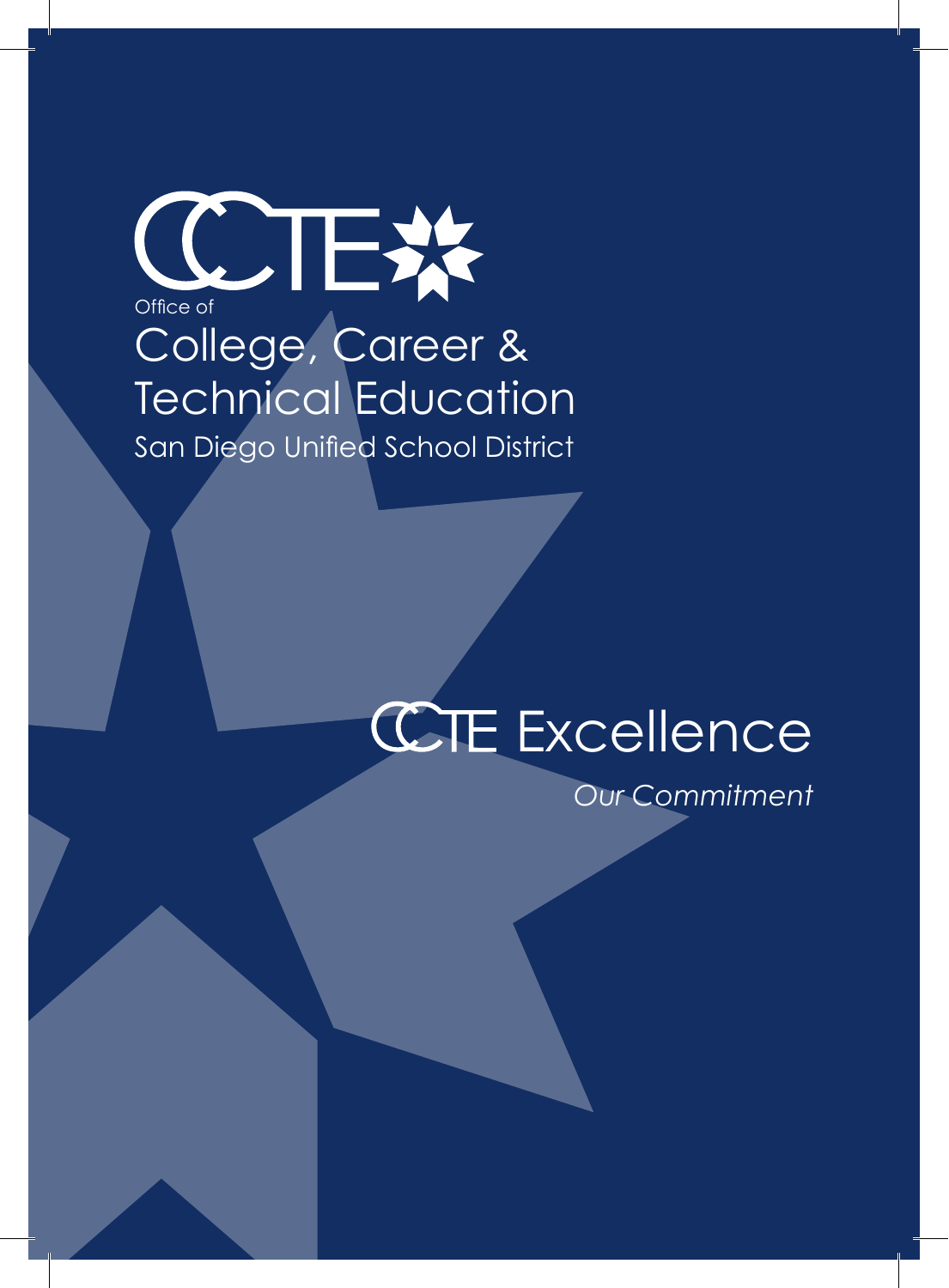# **FOR OUR STUDENTS**

# **IN OUR ACTIONS**

# **WITH OUR COMMUNITY**

*Preparing students for their future college & career ready*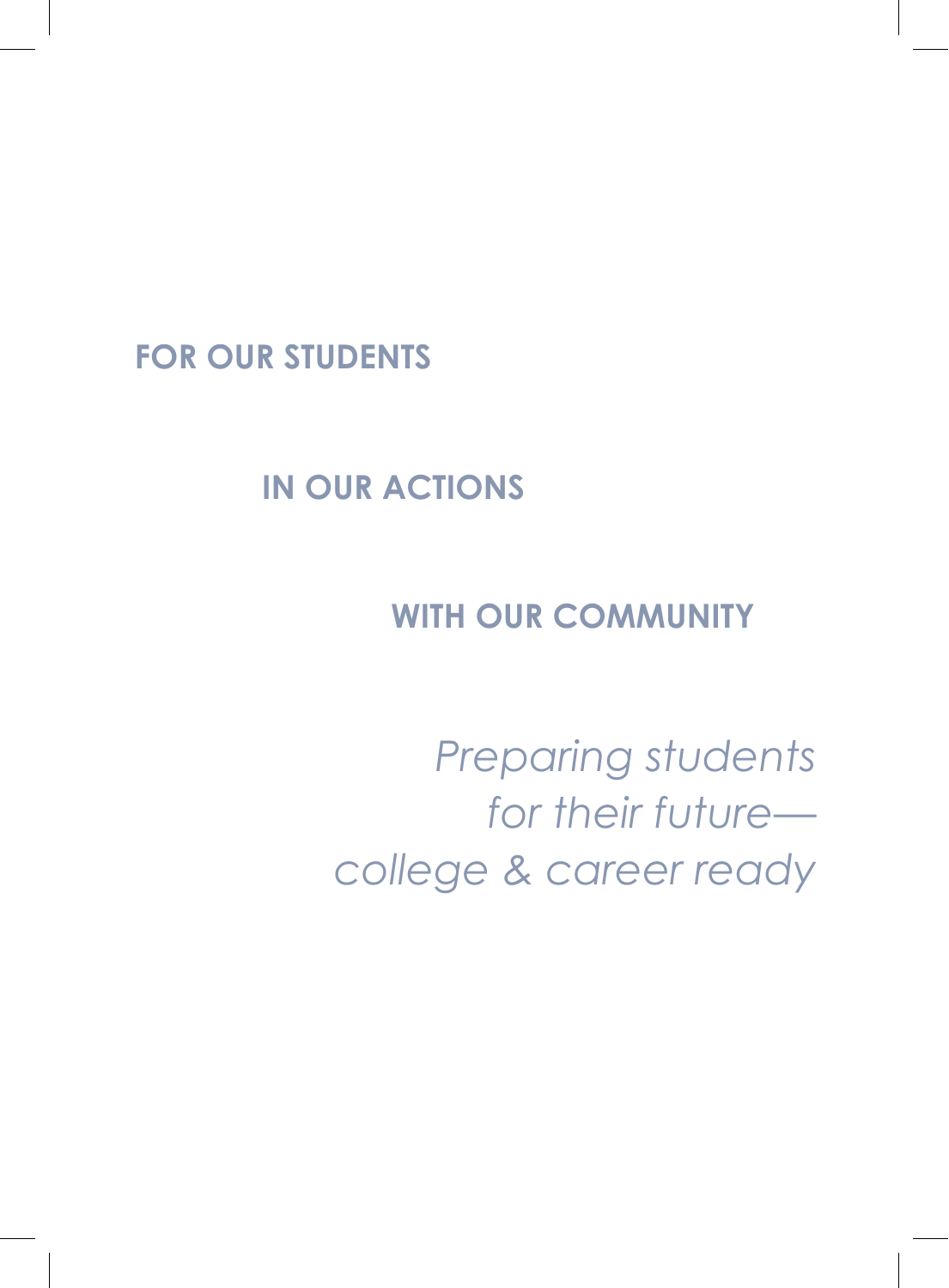

#### **OUR VISION FOR EXCELLENCE**

The San Diego Unified School District's Office of College, Career & Technical Education leads the district efforts to improve student achievement by integrating core academic subjects with relevant and challenging technical and occupational knowledge. Our programs prepare students for the challenges and opportunities of the 21st century. To ensure a successful transition from the critical years of childhood to young adulthood, we equip students with the skills they need to become responsible citizens, contributing members of society and gainfully employed. Our vision is achieved through a collaborative process for continuous improvement guided by partnerships with the greater community.

*For our students, in our actions and with our community; our mission is to prepare students for their future college & career ready.*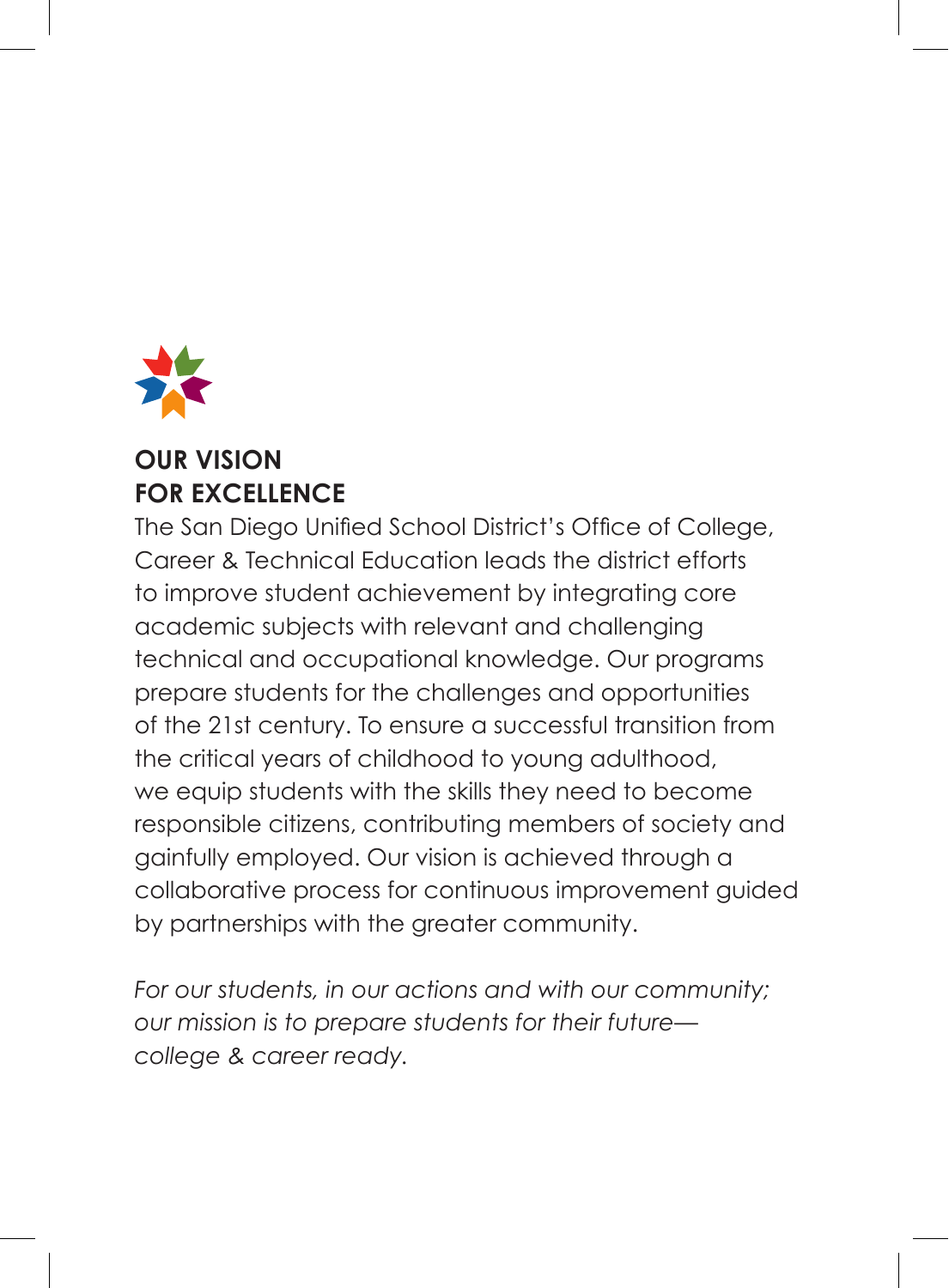# **FOR OUR STUDENTS**

*High achievement always takes place in the framework of high expectation.*



#### **WHERE RELEVANCE IS REVEALED AND MASTERY IS THE STANDARD**

Led by professional practitioners of teaching and learning who have relevant industry experience, students will be challenged to excel in project and work-based learning environments. Each sequence of courses will have standards and competenciesbased high quality curriculum that leads to a mastery of skills and a continued passion for life-long learning. The integration of core academics, career technical content and career explorations will be presented in a personalized, supportive and caring environment of high expectations for all students.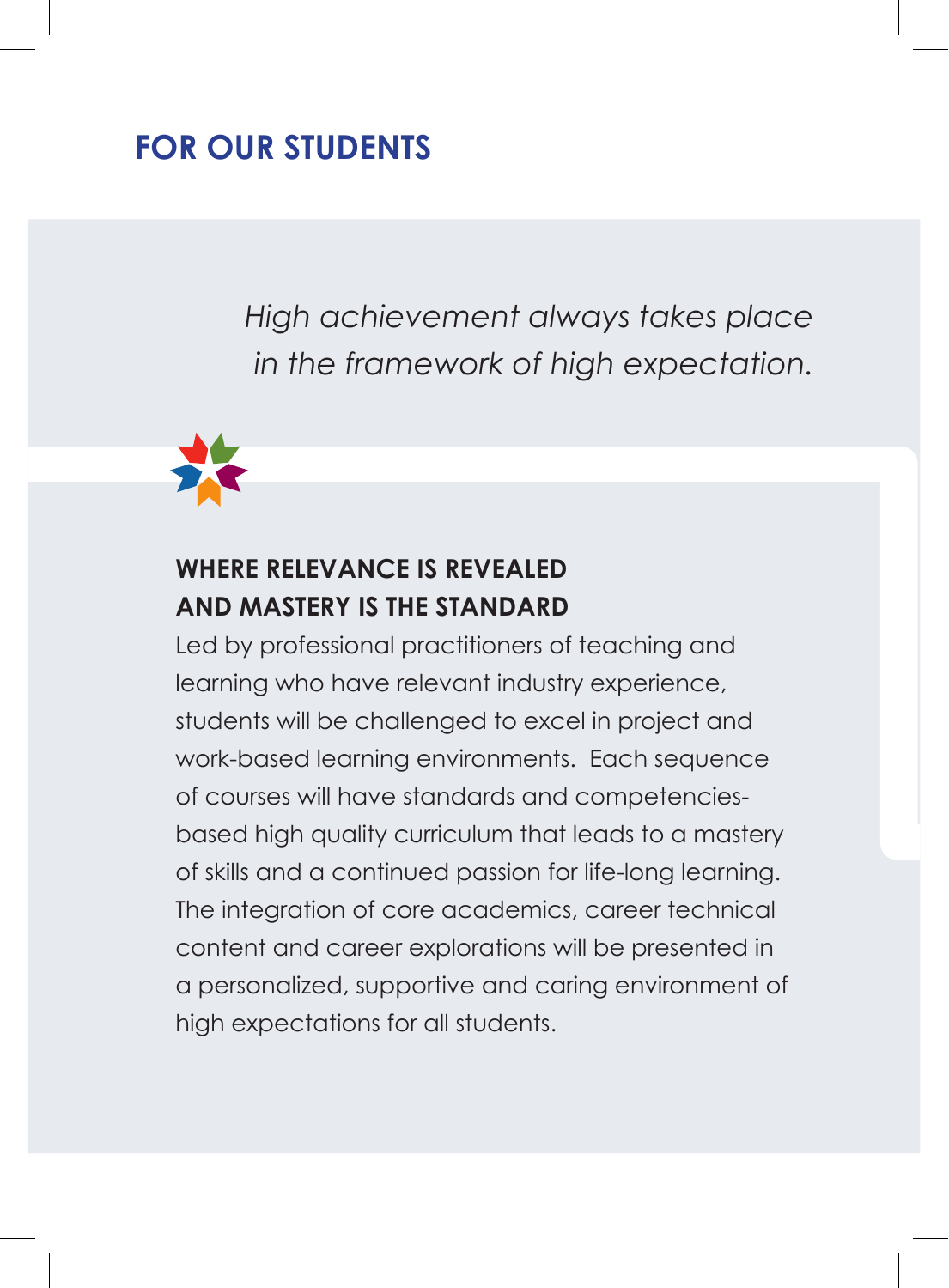#### **CCTE STRATEGIC ACTION ITEMS**

*High-Quality Curriculum and Instruction*

*Career Exploration and Guidance*

*Student Support and Student Leadership Development*

Skilled Faculty and Professional Development

*Students who complete our programs will be able to realize and create opportunities to put their skills and knowledge to work for the benefit of our society.*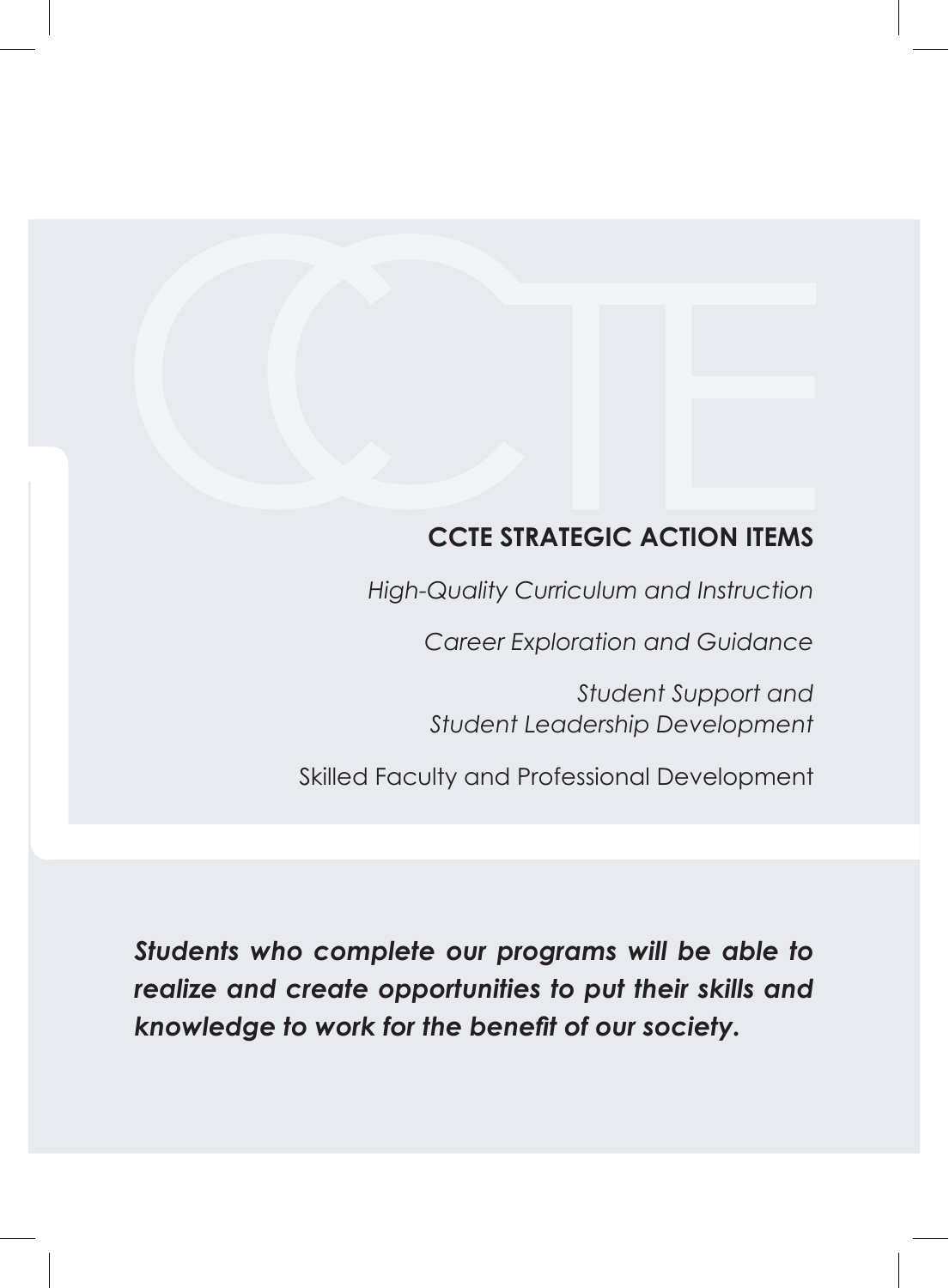# **IN OUR ACTIONS**

*Every system is perfectly designed to produce the results it is getting.*



#### **EFFECTIVE AND EFFICIENT SYSTEMS FOR RESULTS**

Operations will ensure a confluence of efforts that are service driven, responsive to economic predictors and are centered on student outcomes. A focus on process management through a continuous cycle of improvement will ensure a more efficient and effective means to deliver products and services to our students, parents, community, teachers, school administrators, and senior leadership. This will be implemented by engaging our collective teams and improving their leadership skills and capabilities.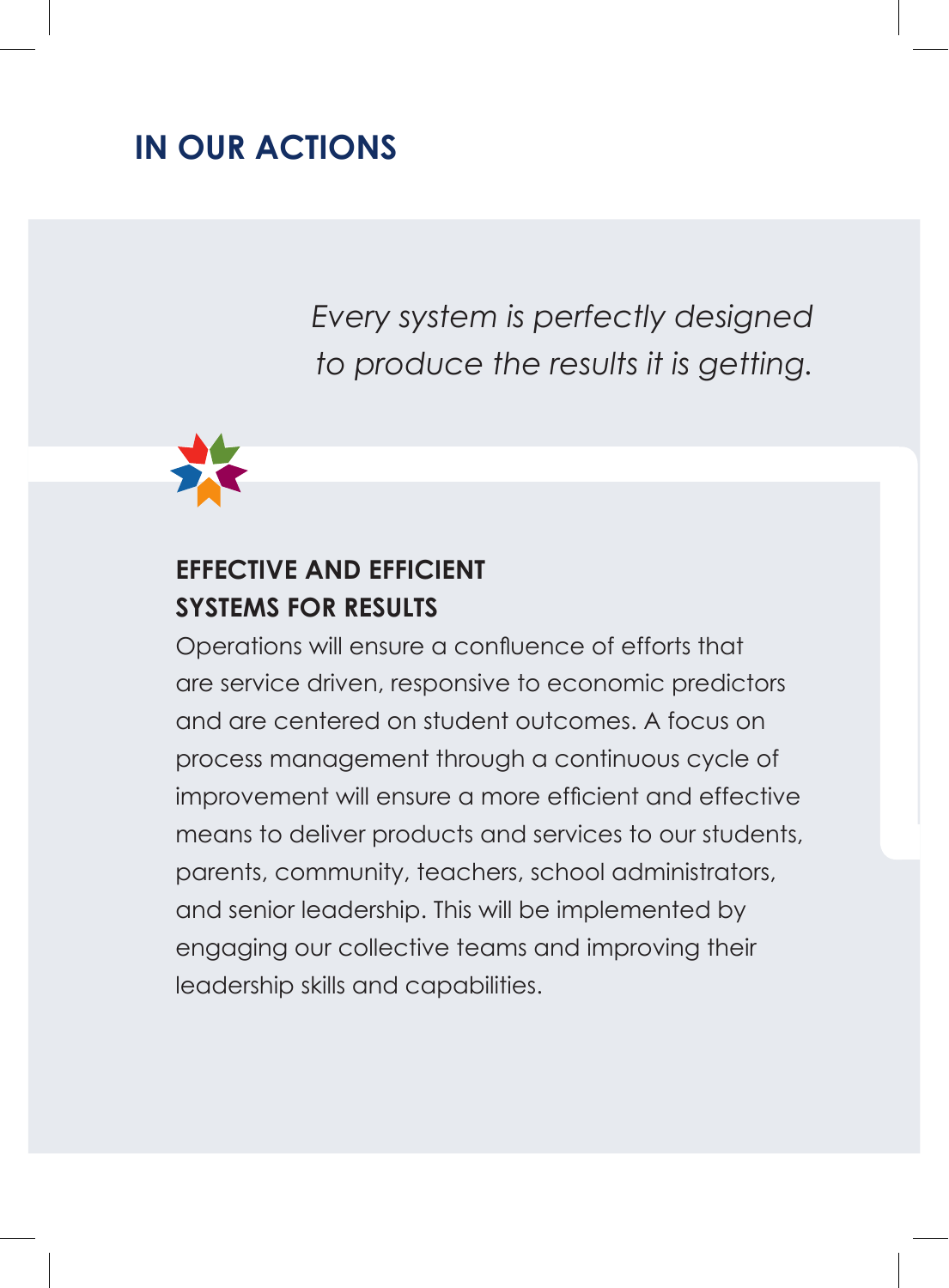#### **CCTE STRATEGIC ACTION ITEMS**

*Leadership at All Levels System Alignment and Coherence Effective Organizational Design*

> *System Responsiveness to Changing Economic Demands*

*A continuous cycle of improvement that utilizes facts and data to drive better decisions will foster effective and efficient systems.*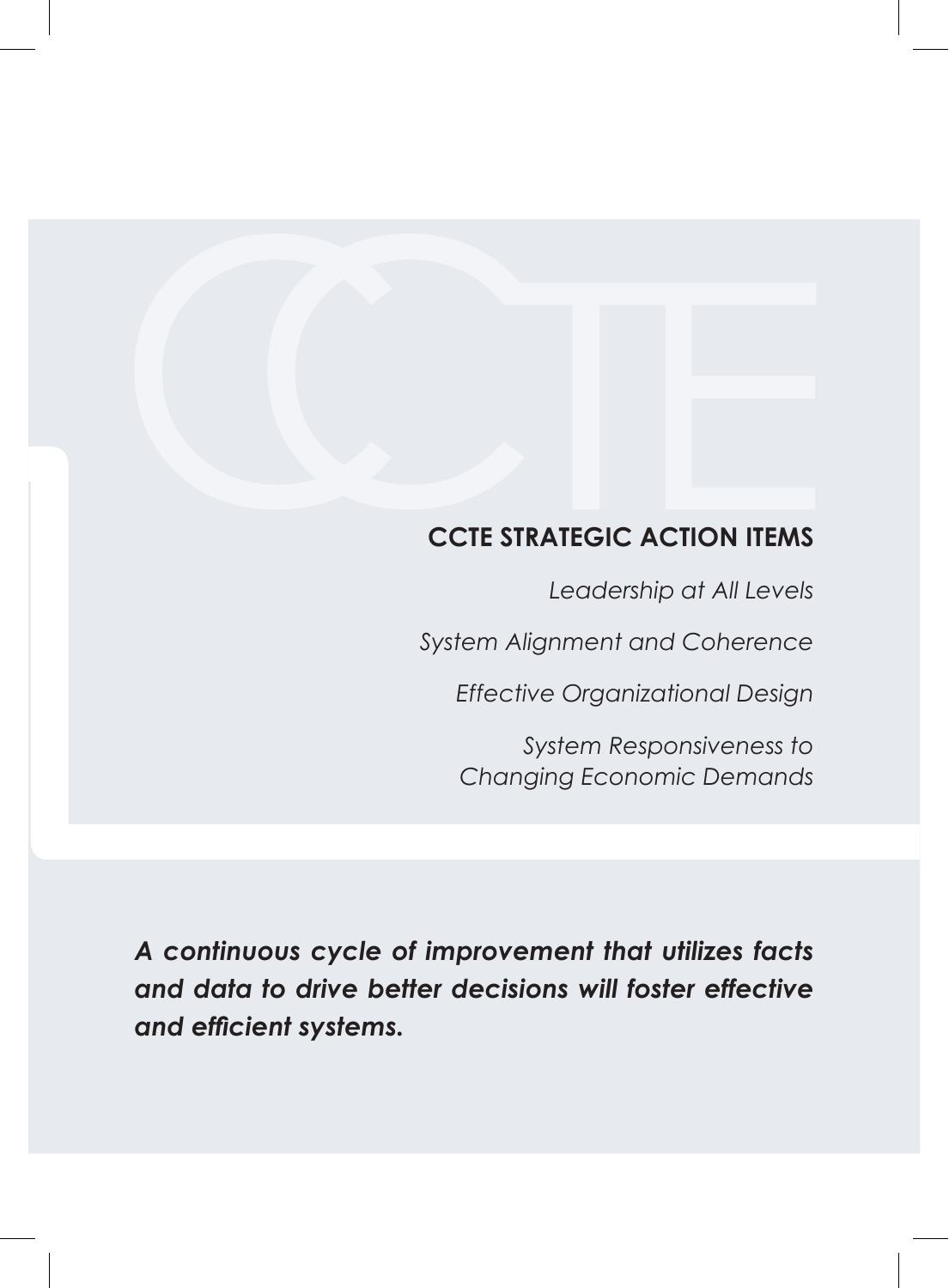# **WITH OUR COMMUNITY**

 *Great discoveries and improvements, invariably, involve the cooperation of many minds.*



### **A COLLECTIVE VISION TO POSITION OUR STUDENTS FOR SUCCESS**

Great accomplishments require the expertise and collaboration of a variety of partners. Our continuous cycle of improvement, to prepare students for their future, will be guided by a broad-based coalition of members from our greater collective community. Through regular meetings and interactions, they will provide the insights and counsel required to determine our short, interim and long-term strategic actions to position students for success.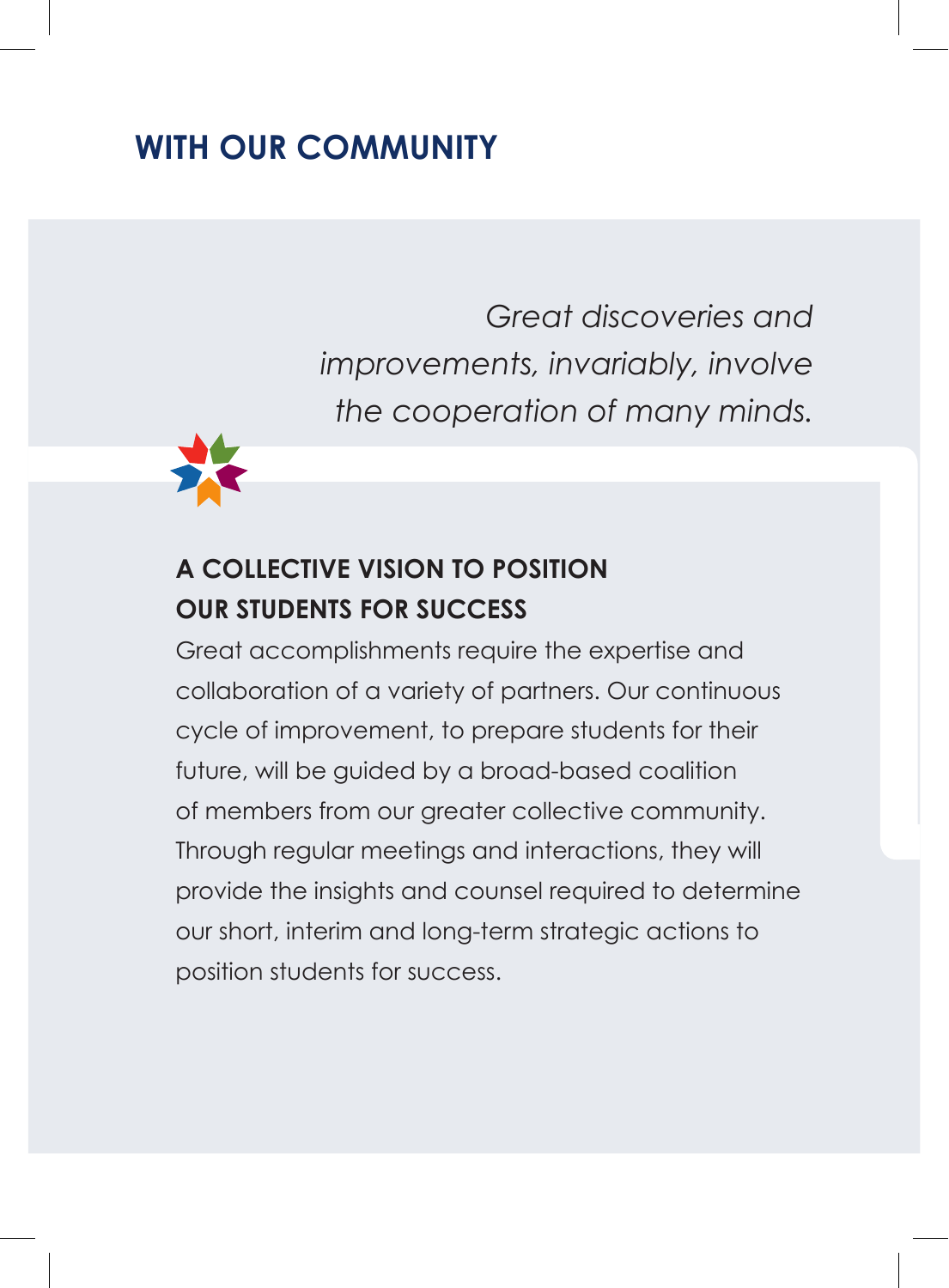#### **CCTE STRATEGIC ACTION ITEMS**

*Industry Partnership*

*CCTE Promotion, Outreach, and Communication*

*Evaluation, Accountability and Continuous Improvement*

*Short, Interim and Long-Term Planning for Systemic Implementation, Operations, Special Projects, and Resource Allocation* 

*By opening our doors to the guidance and counsel of the greater collective community, we obtain the insight required to position our students for success.*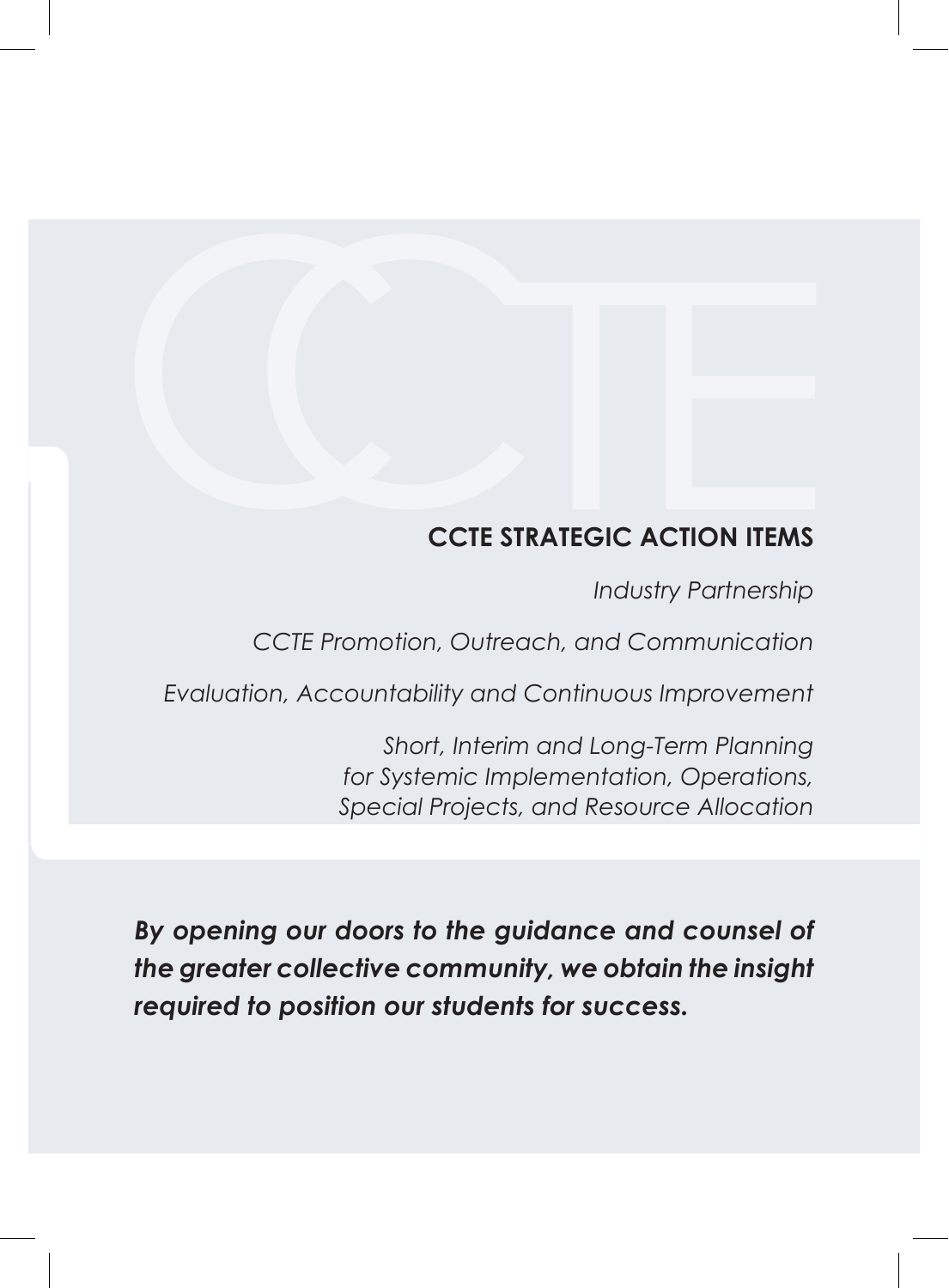#### **FOR OUR STUDENTS**

# **IN OUR ACTIONS**

## **WITH OUR COMMUNITY**

*Preparing students for their future college & career ready*

This document has been produced with the valued input of our collective team as part of the CCTE Excellence series. Our vision was refined with our team of contributors and writers. **Contributors:** Angela Croce, Virginia Davis, Mary Engle, Lance Larson, Dean Darley, Lisa McDonnell **Writing Team:** Mary Bostwick, S. T. Loescher, Lynn McConville, Ralph West *This publication was funded through contributions from our business community partners.*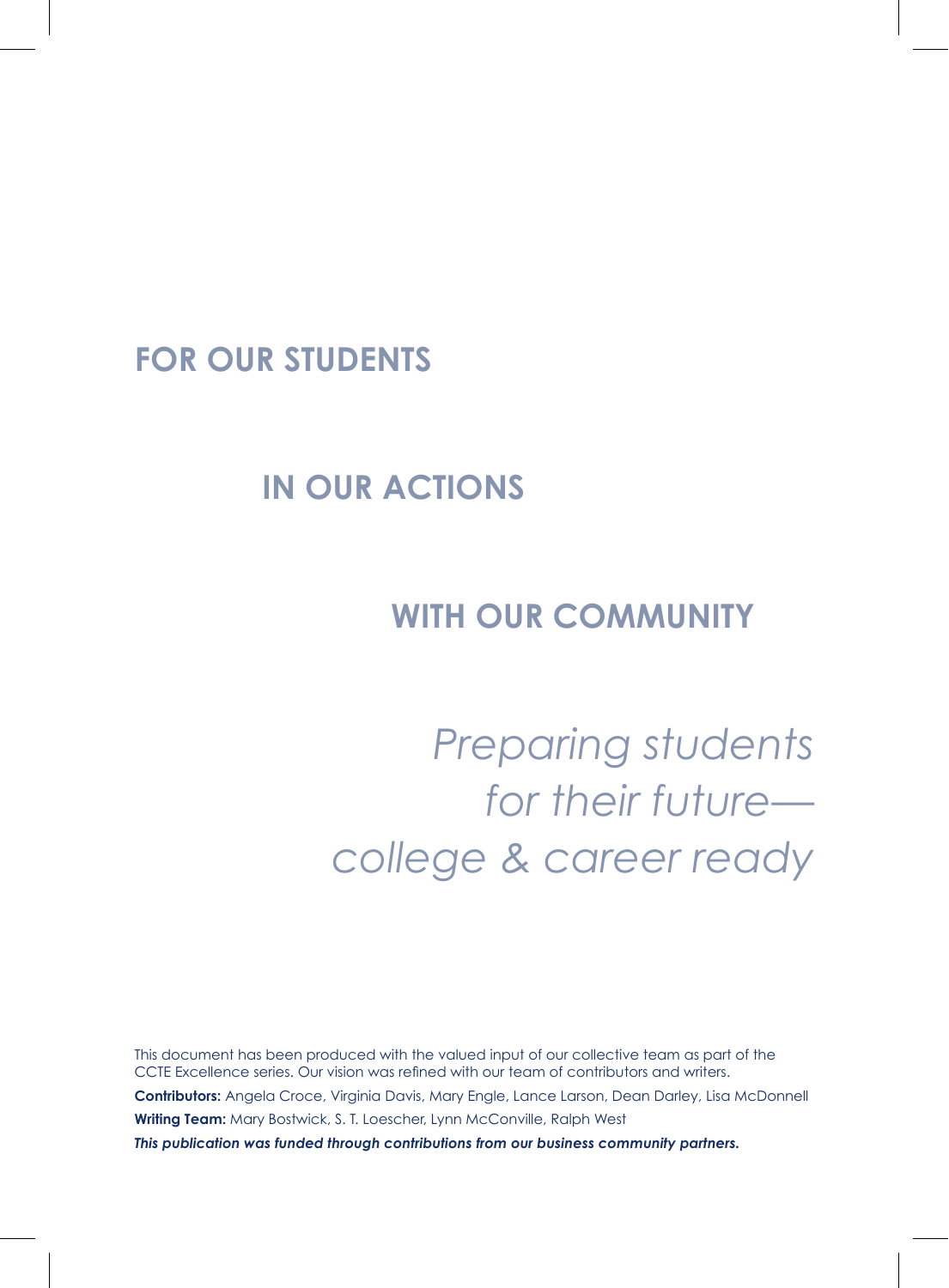# **College, Career & Technical Education Strategic Plan for Excellence 2010-2015**

| 1.0  | Leadership at All Levels                                                                                                       |
|------|--------------------------------------------------------------------------------------------------------------------------------|
| 2.0  | <b>High-Quality Curriculum and Instruction</b>                                                                                 |
| 3.0  | <b>Career Exploration and Guidance</b>                                                                                         |
| 4.0  | Student Support and<br>Student Leadership Development                                                                          |
| 5.0  | <b>Industry Partnership</b>                                                                                                    |
| 6.0  | System Alignment and Coherence                                                                                                 |
| 7.0  | Effective Organizational Design                                                                                                |
| 8.0  | System Responsiveness to<br><b>Changing Economic Demands</b>                                                                   |
| 9.0  | <b>Skilled Faculty and</b><br><b>Professional Development</b>                                                                  |
| 10.0 | Evaluation, Accountability<br>and Continuous Improvement                                                                       |
| 11.0 | <b>CCTE Promotion, Outreach</b><br>and Communication                                                                           |
| 12.0 | Short, Interim and Long-Term Planning for<br>Systemic Implementation, Operations,<br>Special Projects, and Resource Allocation |